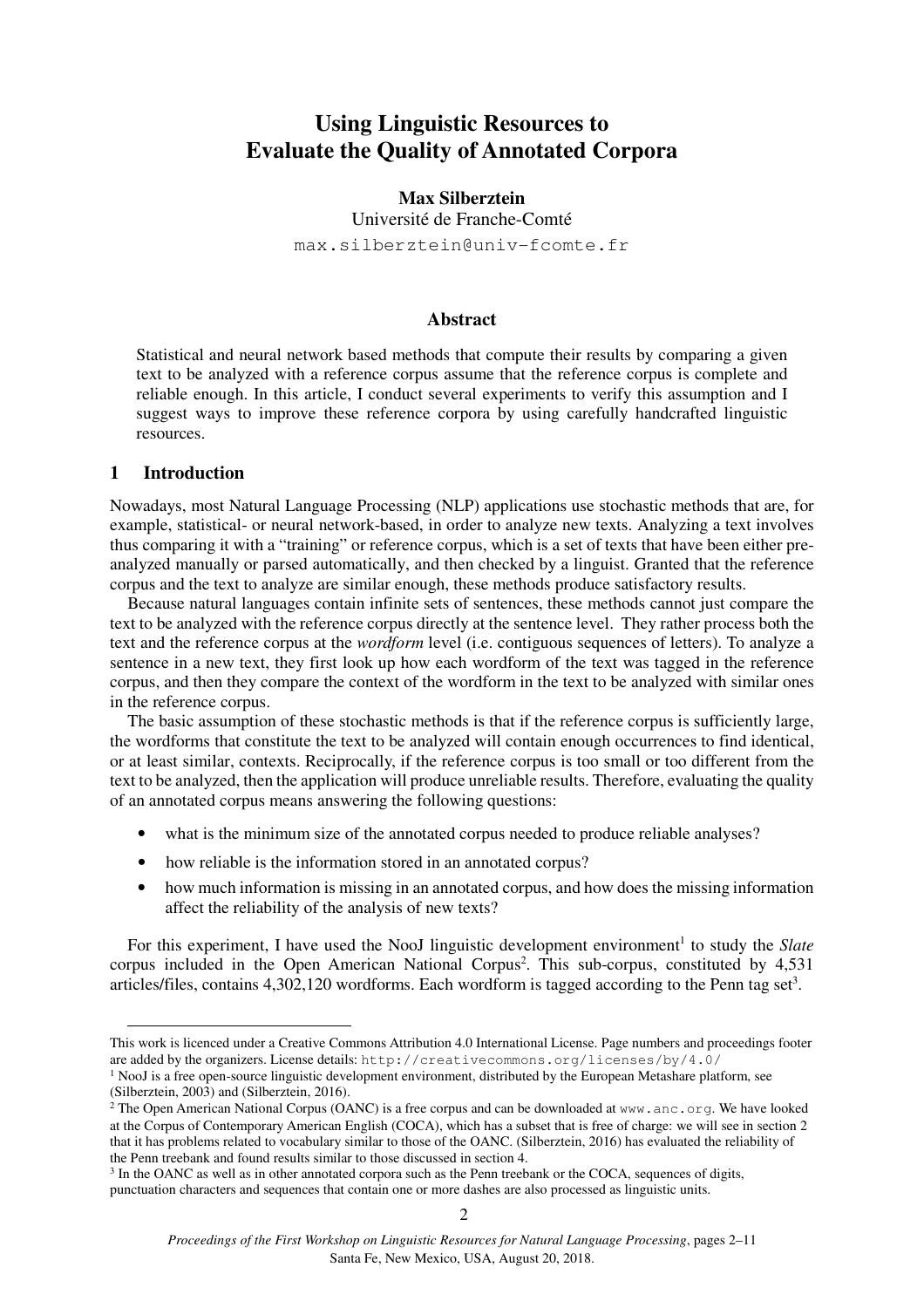## **2 Vocabulary Coverage**

## **2.1 Stability of the vocabulary**

As a first experiment, I split the *Slate* corpus into two files: Even.txt contains all the articles whose original filename ends with an even number (e.g. "ArticleIP\_1554.txt"), whereas Odd.txt contains all the articles whose original filename ends with an odd number (e.g. "ArticleIP\_1555.txt"). These two corpora are composed of intertwined articles, so that vocabulary differences cannot be blamed on chronological or structural considerations.

As Figure 1 shows,<sup>4</sup> almost half of the wordforms in the vocabulary of the total corpus either occur in Even.txt but not in Odd.txt or occur in Odd.txt but not in Even.txt. In other words, for half of the wordforms in the corpus' vocabulary, the fact that they occur or not appears to be a random accident. The fact that the vocabularies of two random subsets of this 4-million-wordform corpus are so different shows that this corpus is still too small to have a stabilized vocabulary.



Figure 1. Vocabulary is unstable

Wordforms that occur in one sub-corpus but not in the other one, are not necessarily hapaxes or even rare wordforms: there are 4,824 wordforms that occur more than once in Even.txt, but never occur in Odd.txt, and there are 4,574 wordforms that occur more than once in Odd.txt, but never occur in Even.txt. The following are examples of wordforms that occur 10 times or more in one sub-corpus, but never occur in the other one:

- In Odd.txt: *cryptography* (12 occurrences)*, mammary* (12)*, predation* (12)*, selector* (15), etc.
- In Even.txt: *irradiation* (13), *jelly* (17), *obsolescence* (11), *quintet* (16), *sturgeon* (10), etc.

The vocabulary covered by this 4-million-wordform corpus is still massively unstable, which indicates that the corpus size is much too small to cover a significant portion of the vocabulary.

### **2.2 Evolution of the vocabulary**

j

As a second experiment, I studied the evolution of the size of the vocabulary in the full corpus. As we can see in Figure 2, the number of different wordforms (dashed line) first increases sharply and then settles down to a quasi-linear progression. That is not surprising because in a magazine, we expect to find a constant flow of new proper names (e.g. *Abbott*) and new typos (e.g. *achives*), as new articles are added to a corpus.

In NooJ, every element of the vocabulary is described by one, and only one, lexical entry. If a given wordform is polysemous, i.e. corresponds to more than one vocabulary element (e.g. *to milk* vs. *some milk*), then it is described by more than one lexical entry.

NooJ's Atomic Linguistic Units (ALUs) are either lexical entries (e.g. *eat*), inflected forms of a lexical entry (e.g. *eaten*) or derived forms of a lexical entry (e.g. *eatable*). NooJ handles affix ALUs (e.g. *re-*,  *ly*), simple ALUs (e.g. *table*), compound ALUs (e.g. *blue collars, in spite of*) as well as discontinuous ALUs (e.g. *turns … off*, *took ... into account*). Note that contracted forms (e.g. *cannot*) and agglutinated forms (e.g. *autodialed*), very frequent in languages such as Arabic or German, are not ALUs: they are processed as sequences of ALUs.

<sup>4</sup> The total number of wordforms shown in Figure 1 is lower than 88,945, because we unified the forms that have different cases in the two sub-corpora. For instance, the wordform *Deductions* (only in Odd.txt) and the wordform *deductions* (only in Even.txt) are counted as one wordform.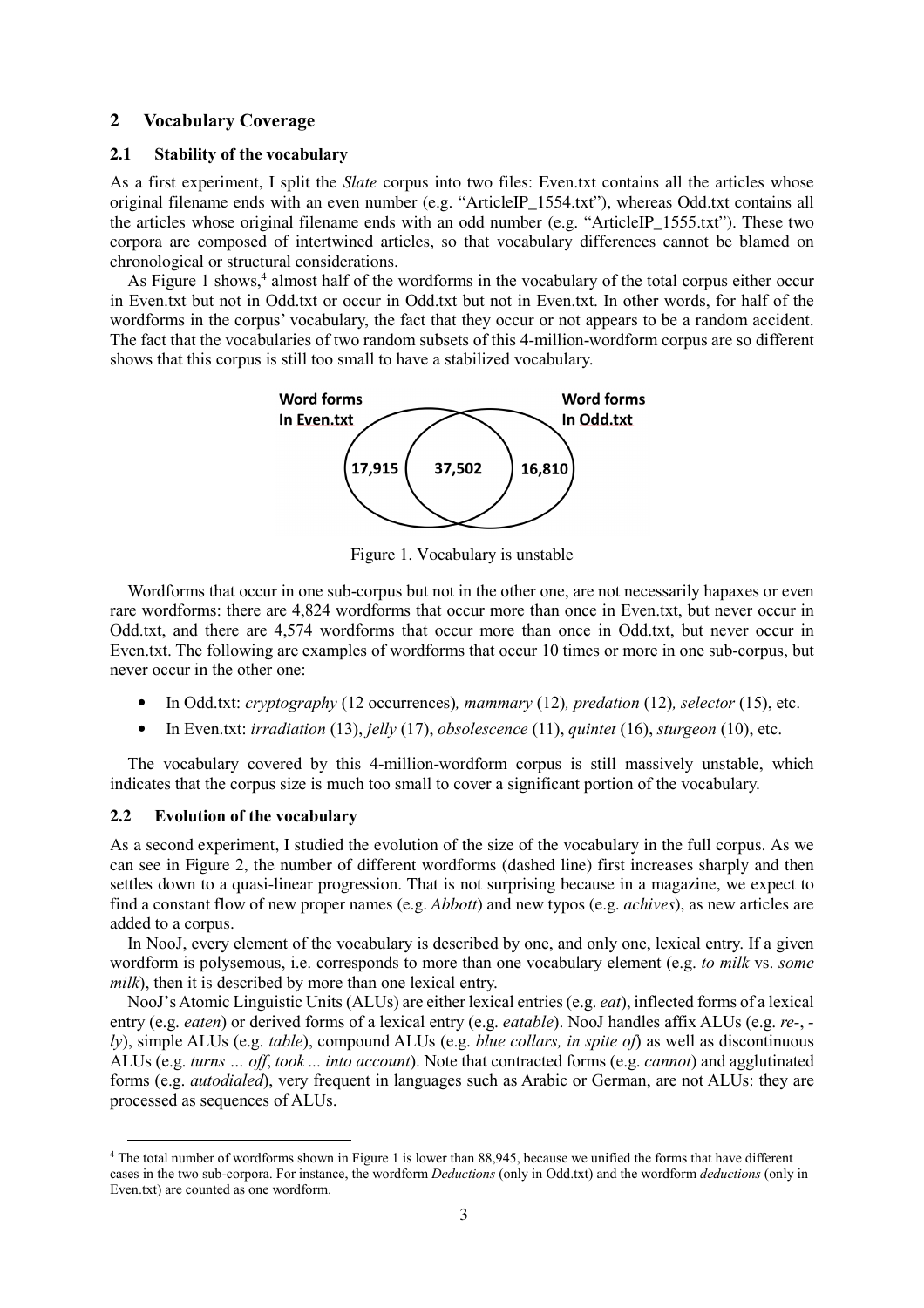

Figure 2. Evolution of the vocabulary

When evaluating the coverage of a reference corpus, it is important to distinguish ALUs from wordforms that have no or poor intrinsic linguistic value, such as numbers, uncategorized proper names and typos. To estimate the evolution of the vocabulary, I applied the English DELAS dictionary to the Slate corpus. The DELAS dictionary<sup>5</sup> represents standard English vocabulary, i.e. the vocabulary used in general newspapers and shared by most English speakers. It also includes non-basic terms such as *aardvark* (an African nocturnal animal) or *zugzwang* (a situation in chess), but it does not contain the millions of terms that can be found in scientific and technical vocabularies (e.g. the medical term *erythematosus*), nor terms used in regional variants all over the world (e.g. the Indian-English term *freeship*). The DELAS dictionary contains approximately 160,000 entries, which correspond to 300,000 inflected forms. Applying it to this corpus recognizes 51,072 wordforms, approximately a sixth of the standard vocabulary. Here are a few terms that never occur in the *Slate* corpus:

*abominate, acarian, adjudicator, aeolian, aftereffect, agronomist, airlock, alternator, amphibian, anecdotic, apiculture, aquaculture, arachnid, astigmatism*, *atlas, autobiographic, aviator, awoken, axon, azimuth,* etc.

The number of ALUs present in the corpus (solid line in Figure 2) grows slower and slower. By extrapolating it, I estimate that one would need to add at least 16 million wordforms to this 4-millionwordform corpus to get a decent 1/2 coverage of the standard vocabulary. Manually tagging such a large corpus — or even checking it after some automatic processing — would represent a considerable workload,<sup>6</sup> obviously implying a much larger project than simply constructing an English dictionary such as the DELAS.

Processing verbs correctly is crucial for any automatic parser because verbs impose strong constraints upon their contexts: for instance, as the verb *to sleep* is intransitive, one can deduce that any phrase that occurs right after it (e.g. *Joe slept last night*) has to be an adjunct rather than an argument (as in *Joe enjoyed last night*). Knowing that the verb *to declare* expects a subject that is a person, or an organization, allows automatic software to retrieve the pronoun's reference in the sentence: *They* 

j

<sup>&</sup>lt;sup>5</sup> The DELA family of dictionaries were created in the LADL laboratory, see (Courtois and Silberztein 1990; Klarsfeld 1991; Chrobot et al., 1999).

<sup>6</sup> 20 million wordforms to check, one second per check, 8-hours a day, 5-day a week, would take 3 years. By contrast, it takes between 6 and 9 months for a linguist to construct a NooJ module for a new language (that includes a DELAS-type dictionary).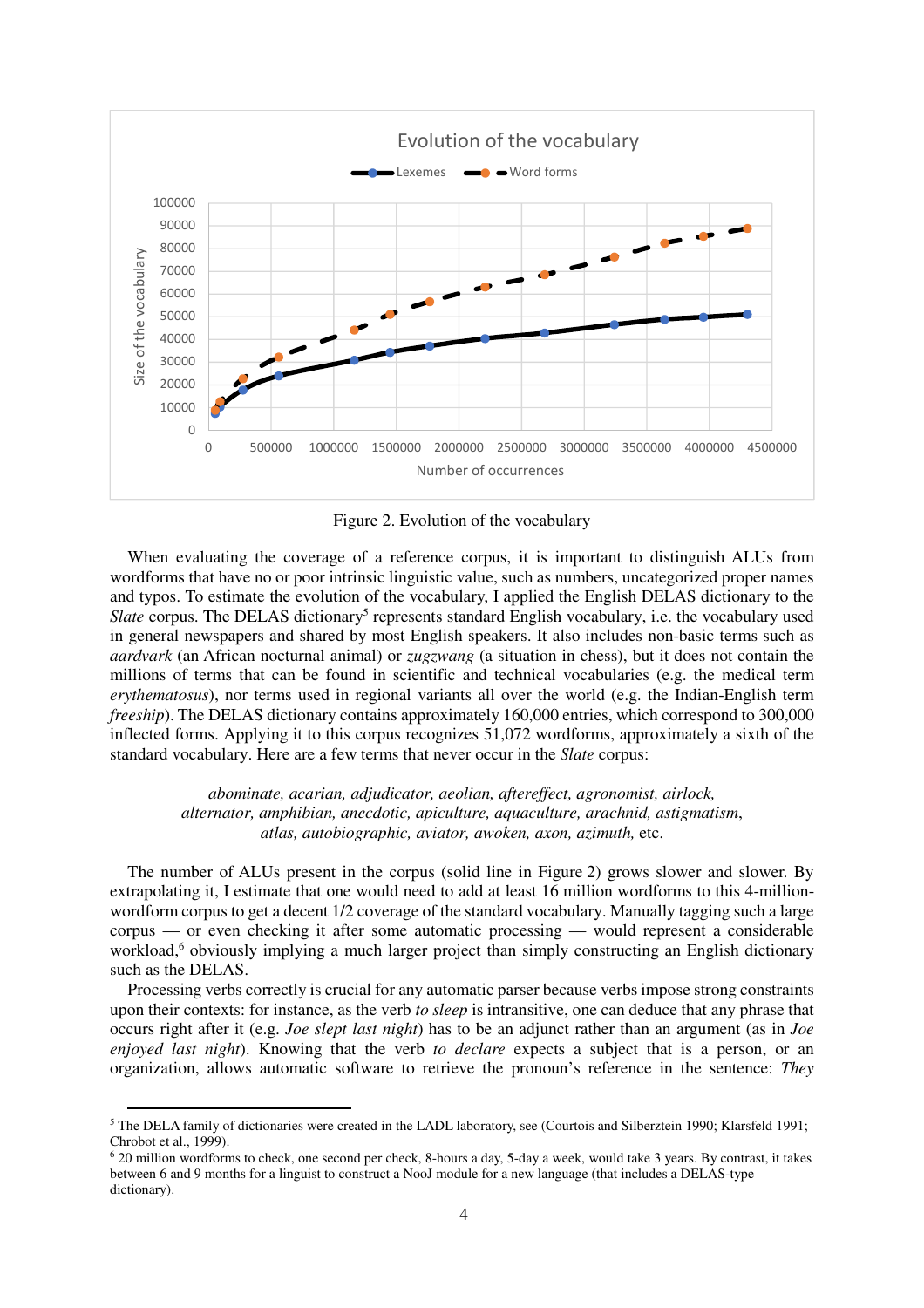*declared an income*, etc. However, if the reference corpus does not contain any occurrence of a verb, a statistical or neural-network based parser would have no means to deduce anything about its syntactic context nor its distributional restrictions, and therefore they would not be able to reliably process sentences that contain the verb.

The 4-million-wordform *Slate* corpus contains 12,534 wordforms tagged as verbal forms (tags VB, VBD, VBG, VBN, VBP or VBZ), which represents only a fifth of the 62,188 verbal forms processed by NooJ. Following are examples of verbs that never occur in the *Slate* corpus:

*acerbate, acidify, actualize, adjure, administrate, adulate, adulterate, agglutinate, aggress, aliment, amputate, aphorize, appertain, arraign, approbate, asphyxiate,* etc.<sup>7</sup>

#### **2.3 Compound words**

In the *Slate* corpus, a few compound words that contain a hyphen have been tagged as units, e.g. "acapella\_JJ". But these same exact compounds, when spelled with a space character, were processed as sequences of two independent units, e.g. "a\_DT capella\_NN". At the same time, a large number of sequences that contain a hyphen, but are not compounds, have also been tagged as linguistic units, e.g.:

## *abide-and, abuse-suggesting, activity-regarded, adoption-related, Afghan-based*, etc.

Similarly, in the COCA, we can find *left-wing*, *wing-feathers* and *ultra-left-wing* tagged properly as ALUs, whereas *left wing*, *wing commander*, *wing nuts* are processed as sequences of two independent units.It seems that there is a systematic confusion between *compound ALUs* and sequences that contain a dash<sup>8</sup> in annotated corpora. In reality, most compounds do not contain a hyphen. For example, all occurrences of the adverb *as a matter of fact* have been tagged in the *Slate* corpus as:

## As IN a DT matter NN of IN fact NN

| and in the COCA as: |  |  |
|---------------------|--|--|
|---------------------|--|--|

 $\overline{a}$ 

| as     | as     | ii           |
|--------|--------|--------------|
| a      | a      | at 1         |
| matter | matter | nn 1         |
| of     | οf     | $j32$ _nn132 |
| fact   | fact   | nn 1         |

This type of analysis makes it impossible for any NLP applications to process this adverb correctly. One would not want a MT system to translate this adverb word by word, nor a search engine to return these occurrences when a user is looking for the noun *matter*. In fact, a Web Semantic application should not even try to link these occurrences to the entities *dark matter* (2 occurrences), *gray matter* (2 occ.), *organic matter* (1 occ.) nor *reading matter* (1 occ.), etc.

NooJ's DELAC dictionary<sup>9</sup> contains over 70,000 compound nouns (e.g. *bulletin board*), adjectives (e.g. *alive and well*), adverbs (e.g. *in the line of fire*) and prepositions (e.g. *for the benefit of*). These entries correspond to approximately 250,000 inflected compound words. By applying the DELAC dictionary to the corpus, NooJ found 166,060 occurrences of compound forms, as seen in Figure 3.

These 166,060 compounds correspond to approximately 400,000 wordforms (i.e. 10% of the corpus) whose tags are either incorrect, or at least not relevant for any precise NLP application.

<sup>7</sup> Some of these forms do occur in the *Slate* corpus, but not as verbs. They have rather been tagged as adjectives, e.g. *actualized, amputated, arraigned,* etc.

<sup>8</sup> Silberztein (2016) presents a set of three criteria to distinguish between analyzable sequences of words and lexicalized multiword units: (1) the meaning of the whole cannot be completely computed from its components (e.g. a *green card* is much more than just a *card* that has a *green* color), (2) everyone uses the same term to name an entity (e.g. compare *a washing-machine* with *a clothes-cleaning device*), and (3) the transformational rules used to compute the relation between its components has some idiosyncratic constraints (compare the function of the adjective *presidential* in the two expressions: *presidential election* (*we elect the president, \*presidents elect someone*) and *presidential race* (*\*we race the president, the presidents race against each other*)). 9 Silberztein (1990) presents the first electronic dictionary for compounds (French DELAC), designed to be used by

automatic NLP software. The English DELAC is presented in Chrobot et al. (1999).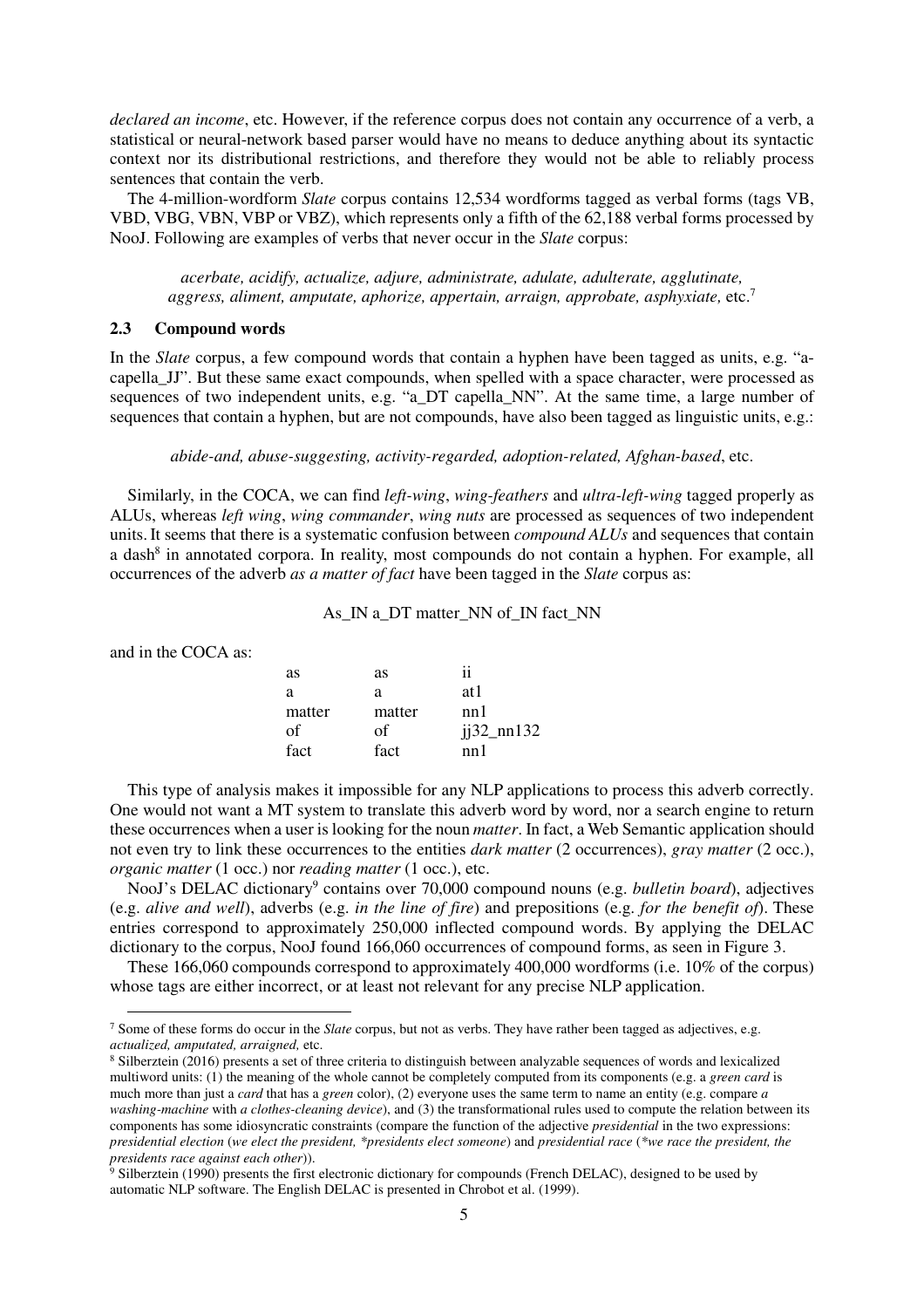These 166,060 occurrences represent 25,277 different compound forms, which amounts to only 10% of the English vocabulary. Standard terms such as the following never occur in the *Slate* corpus:

*abandoned ship*, *access path, administrative district, aerosol spray, after hours, agglutinative language, air bed, album jacket, ammunition belt, anchor box, appeal court, aqueous humor, arc welder, assault charge, attitude problem, auction sale, aviator's ear, awareness campaign, axe to grind, azo dye*, etc.

Moreover, most compound words actually found in the *Slate* corpus do not occur in all their forms: some nouns only occur in their singular form, whereas others only occur in their plural form. For instance, there are no occurrence of the singular forms of the following nouns:

*absentee voters*, *access codes*, *additional charges, affinity groups, AID patients, Alsatian wines, amusement arcades, ancient civilizations, appetite suppressants, armed extremists, assembly operations, attack helicopters, audio guides, average wages, ax-grinders*, etc.

Even if encountering an occurrence of any inflected or derived form for a lexical entry would allow an automatic system to correctly parse all its other inflected and derived forms, the *Slate* corpus only covers 10% of the compounds of the vocabulary. I estimate that one would need to add over 32 million wordforms to the corpus to get a decent  $1/2$  coverage of the English compounds.<sup>10</sup>

| <b>NooJ</b><br>File Edit Lab Project Windows Info Max CONCORDANCE                                                                                                                                                                                                                                                                                        |                                                      |       |                                                                                                                                                                                                                                         | п<br>× |
|----------------------------------------------------------------------------------------------------------------------------------------------------------------------------------------------------------------------------------------------------------------------------------------------------------------------------------------------------------|------------------------------------------------------|-------|-----------------------------------------------------------------------------------------------------------------------------------------------------------------------------------------------------------------------------------------|--------|
| C:\Users\Max Silberztein\Documents\NooJ\en\Projects\slate with compounds.not                                                                                                                                                                                                                                                                             |                                                      |       | 回<br>$\Sigma$<br>$\Box$                                                                                                                                                                                                                 | Á      |
| / 87543 TUs                                                                                                                                                                                                                                                                                                                                              | <b>Characters</b><br><b>Tokens</b><br><b>Digrams</b> |       | Language is "English (en)".<br>$\hat{\phantom{a}}$<br>Text Delimiter is: \n (NEWLINE)<br>Text contains 87543 Text Units (TUs).<br>5412953 tokens including:                                                                             |        |
| Show Text Annotation Structure                                                                                                                                                                                                                                                                                                                           |                                                      |       | $\vert x \vert$<br>Locate a pattern in slate with compounds                                                                                                                                                                             |        |
| *****<br>Chatterbox Goes Soft on Clinton<br>Watching a C-SPAN replay last night of President<br>here to read a transcript), Chatterbox was struck by<br>sample exchange:<br>*****<br>Q: Another question about the presidential race. As<br>give specifics on the issues that you mentioned, coul<br>trying to present a new moderate face for his party |                                                      | Index | Pattern is:<br>C a string of characters:<br>C a PERL regular expression:<br>C a NooJ regular expression:<br>$<$ DIC $>$<br>▼<br>C a NooJ grammar:<br>Set<br>Syntactic Analysis<br>Limitation<br>C Shortest matches<br>C All occurrences |        |
| us whether you're worried whether he will figure out<br>American politics?                                                                                                                                                                                                                                                                               |                                                      |       | C Only: 100 occ.<br>C Longest matches<br>C All matches<br>$\Box$ 1 occ. per match                                                                                                                                                       |        |
| A: No.                                                                                                                                                                                                                                                                                                                                                   |                                                      |       | Reset Concordance                                                                                                                                                                                                                       |        |
| C characters<br>• word forms<br>Display:<br>Reset                                                                                                                                                                                                                                                                                                        | before, and                                          |       | nd Concordance for Text C:\Users\Max Silberztein\Documents\NooJ\en\Projects\slate with compound   <    ©    X<br>5 after. Display: Matches   Outputs                                                                                    |        |
| Before                                                                                                                                                                                                                                                                                                                                                   | Seq.                                                 |       | After<br>۸                                                                                                                                                                                                                              |        |
| night of President Clinton's press conference<br>Chatterbox was struck by the<br>Q: Another question about the presidential race<br>question about the presidential race.<br>$\checkmark$                                                                                                                                                                | chief executive<br>Aside from                        |       | (click here to watch it<br>'s comfort and ease. Here<br>. Aside from asking George W<br>asking George W. Bush to<br>$\mathcal{P}$                                                                                                       |        |
| Query                                                                                                                                                                                                                                                                                                                                                    |                                                      |       | 166060/166060                                                                                                                                                                                                                           |        |
| Cancel<br><b>B</b> B <sub>rn</sub>                                                                                                                                                                                                                                                                                                                       |                                                      |       |                                                                                                                                                                                                                                         |        |

Figure 3. Compounds in the *Slate* corpus

# **2.4 Phrasal Verbs**

j

Any precise NLP application must take into account all multiword units, even those that are discontinuous. Examples of discontinuous expressions include idiomatic expressions (e.g. *to read … the* 

 $10$  32 million wordforms to check, one second per check, 8-hours a day, 5-day a week, would take over 4 years. By contrast, it typically takes a year for a linguist to construct a DELAC-type dictionary.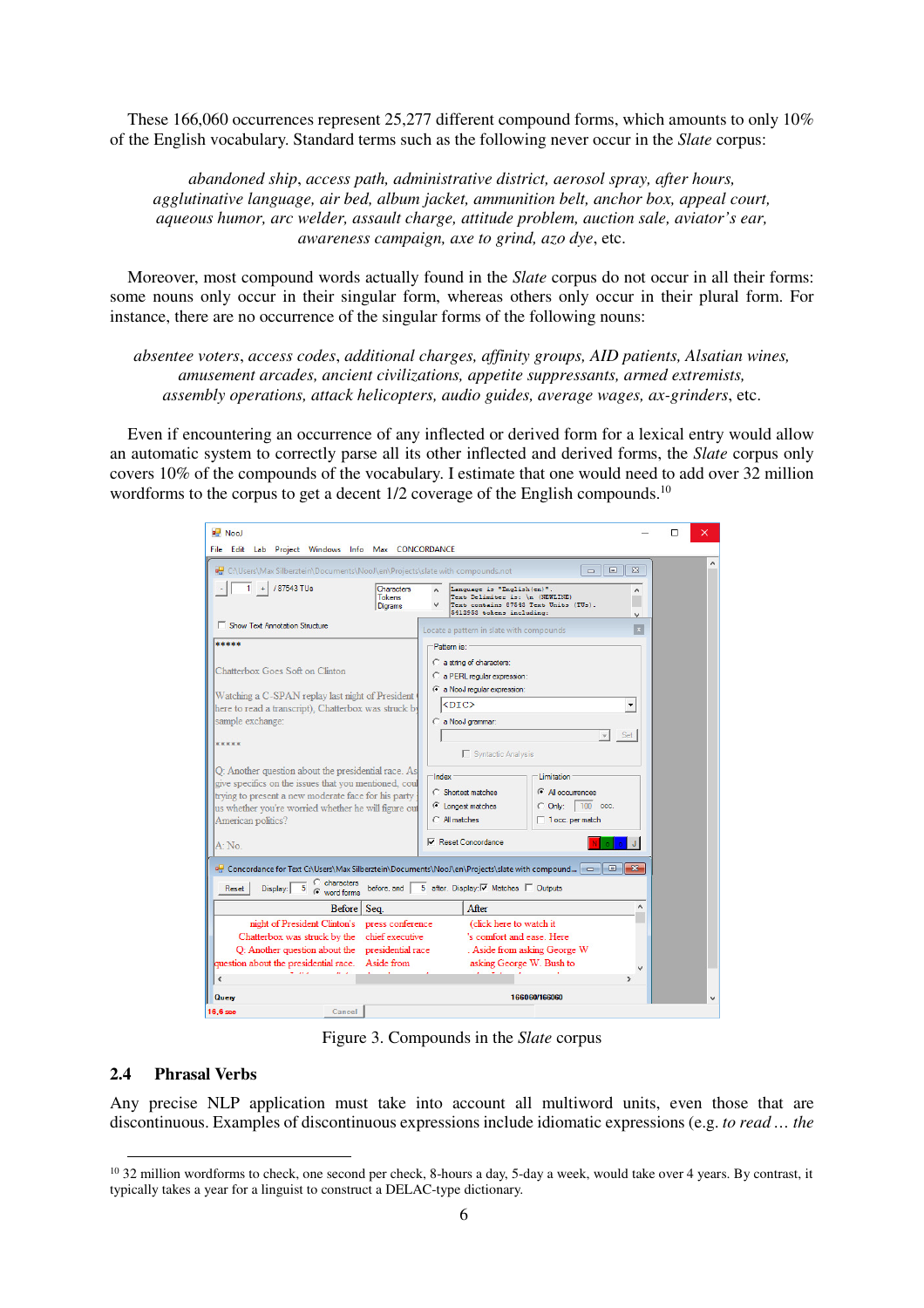*riot act*), verbs that have a frozen complement (e.g. *to take … into account*), phrasal verbs (e.g. *to turn … off*) and associations of predicative nouns and their corresponding support verb (e.g. *to take a* (*<E> | good | long | refreshing*) *shower*).

For this experiment, I applied NooJ's dictionary of phrasal verbs<sup>11</sup> to the *Slate* corpus. This dictionary contains 1,260 phrasal verbs, from *act out* (e.g. *Joe acted out the story*) to *zip up* (*e.g. Joe zipped up his jacket*). NooJ recognized over  $12,000$  occurrences<sup>12</sup> of verbal phrases, such as in:

> *…* acting out *their predictable roles in the… … I would love to* ask *her* out*,… … would have* backed *North Vietnam* up*… … Warner still wanted to* boss *him* around*… … We* booted up *and victory!...*

However, less than 1/3 of the phrasal verbs described in the dictionary had one or more occurrences in the *Slate* corpus. For instance, phrasal verbs such as the following have no occurrence in the corpus: *argue down, bring about, cloud up, drag along, eye up, fasten up, goof up, hammer down*, etc.

## **3 Hapaxes**

 $\overline{a}$ 

## **3.1 Wordforms and ALUs**

In most applications that use statistical approaches (e.g. Economics, Medicine, Physics, etc.), hapaxes — i.e. statistical events that only occur once — are rightfully ignored as "accidents," as they behave like "noise," by polluting analysis results.

In linguistics, a hapax is a wordform that occurs only once in a reference corpus. There are reasons to ignore hapaxes during a text analysis since the unique syntactic context available cannot be used to make any reliable generalization. Following are examples of hapaxes that occur right after a verb in the OANC:

- an adjective, e.g. *… one cage is left* **unrattled***…*
- an adverb, e.g. … you touched **unerringly** on all the elements…
- a noun, e.g. that score still seemed **misogynous**…
- an organization name, e.g. the center caused **Medicare** to pay for hundreds...
- a person name, e.g. *Lewinsky told* **Jordan** *that…*
- a verbal form, e.g. the deal might **defang** last year's welfare reform...
- a foreign word, e.g. *they graduated* **magna** *cum laude…*
- or even a typo, e.g. *whipped mashed* **potatos** *and…*

It is only by taking into account multiple syntactic contexts for a wordform that one can hope to describe its behavior reliably. If a wordform in the text to be analyzed corresponds to a hapax in the reference corpus that occurs right after a verb, it would be very lucky if a statistical or neural-network based parser were tagging it correctly.

There are 31,275 different hapaxes in the *Slate* corpus, out of 88,945 different wordforms, i.e. a third of the vocabulary covered by the *Slate* corpus, which covers itself a sixth of the standard vocabulary. Consequently, statistical parsers that do not exclude hapaxes will produce unreliable results for up to one third of the wordforms present in the reference corpus' vocabulary.

<sup>&</sup>lt;sup>11</sup> Peter Machonis is the author of the Lexicon-Grammar table for English Phrasal Verbs, which has been integrated into NooJ via a linked couple dictionary / grammar (Machonis, 2010).

<sup>&</sup>lt;sup>12</sup> There are a few false-positives, i.e. phrasal verbs that were recognized but do not actually occur in the text, such as: *The Constitution* grew out *of a convention*; they represent less than 2% of the matches. Half of these errors could be avoided by using simple local grammars, such as giving priority to compounds (so that the recognition of the compound preposition *out of* would block the recognition of the phrasal verb *grew out* in the latter example).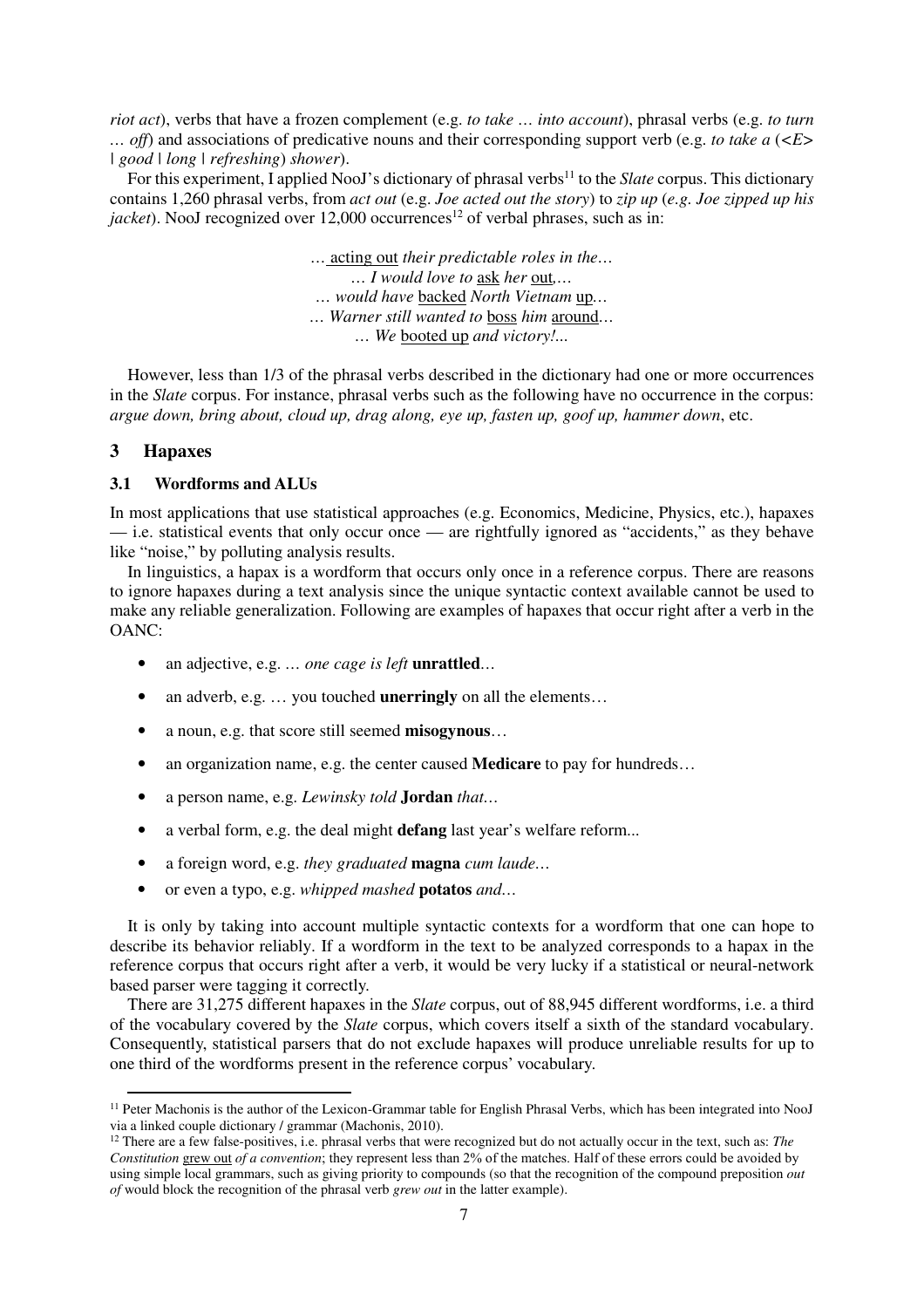## **3.2 Compound words**

As we have seen previously, the OANC and the COCA (as most reference corpora) contain no special tags for compound words, which are nevertheless crucial for any precise NLP application. To automatically identify them, some researchers use statistical methods to try to locate colocations.<sup>13</sup> Their idea is that if, for instance, the two wordforms *nuclear* and *plant* occur together in a statistically meaningful way, one may deduce that the sequence *nuclear plant* corresponds to an English term. Even if one subscribes to this principle, statistical methods cannot deduce that a sequence of wordforms probably corresponds to a term if it occurs only once. In the *Slate* corpus, there are 9,007 compound words that only occur once, e.g.:

*absent without leave, accident report, adhesive tape, after a fashion, age of reason, air support, alarm call, American plan, animal cracker, application process, artesian well, assault pistol, atomic power, automatic pilot, aversion therapy, away team, axe to grind*, etc.

If one removes these hapaxes from the list of compound words that occur in the corpus, the number of compound words that could theoretically be detected as co-locations is reduced to 25,277 – 9,007  $= 16,270$  occurrences, i.e. only 6% of the vocabulary.

Note that the colocation criterion does not really make any sense from a linguistic point of view. It is not because a sequence occurs often that it is necessarily an element of the English language vocabulary (e.g. the sequence *was in the* occurs 69 times), and reciprocally it is not because a sequence only occurs once in a corpus (e.g. *after a fashion*) that it is a lesser element of the English vocabulary. In the same manner that it would not make any sense to state that *alright* is not an element of English vocabulary because it only occurs once in the *Slate* corpus, it does not make sense to state that *artesian well* is not a term because it only occurs once in the same corpus.

#### **3.3 Polysemy**

 $\overline{a}$ 

To be reliable, statistical-based disambiguation techniques need to process units that are frequent enough. For example, in the *Slate* corpus, the wordform *that* is tagged 42,781 times as a subordinating conjunction (IN), out of 62,286 occurrences. It is then fair to predict that any of its occurrences has a 70% probability of being a subordinating conjunction.

However, if a corpus contains only one occurrence of a polysemous wordform, predicting its function in a new text can only produce unreliable results. For instance, the wordform *shrivelled* occurs only once in the *Slate* corpus:

*… an orange that was, in Zercher's words, shrivelled and deformed...* 

It has been correctly tagged as an adjective (JJ), but this is not a reason to deduce that this wordform will always function as an adjective, as one can see in sentence: *The lack of rain has shrivelled the crops*. In the *Slate* corpus, there are 2,285 wordforms that have two or more potential tags, but occur only once, e.g.:

*aboveboard (adjective or adverb), accusative (adjective or noun), advert (noun or verb), aflame (adjective or adverb), agglomerate (adjective, noun or verb), airdrop (noun or verb), alright (adjective or adverb), amnesiac (adjective or noun), angora (adjective or noun), apologetics (singular or plural noun), aqueous, armour (noun or verb), astringent (adjective or noun), attic (adjective or noun), auburn (adjective or noun), Azerbaijani (adjective or noun)*, etc.

Any parser that processes these wordforms as monosemous (because they only occur once in the reference corpus) produces unreliable results.

<sup>13</sup> See, for instance, the European PARSEME initiative http://typo.uni-konstanz.de/parseme and the program of the SIGLEX-MWE (Special Interest Group on Multiword Expressions) workshops http://multiword.sourceforge.net/PHITE.php?sitesig=MWE.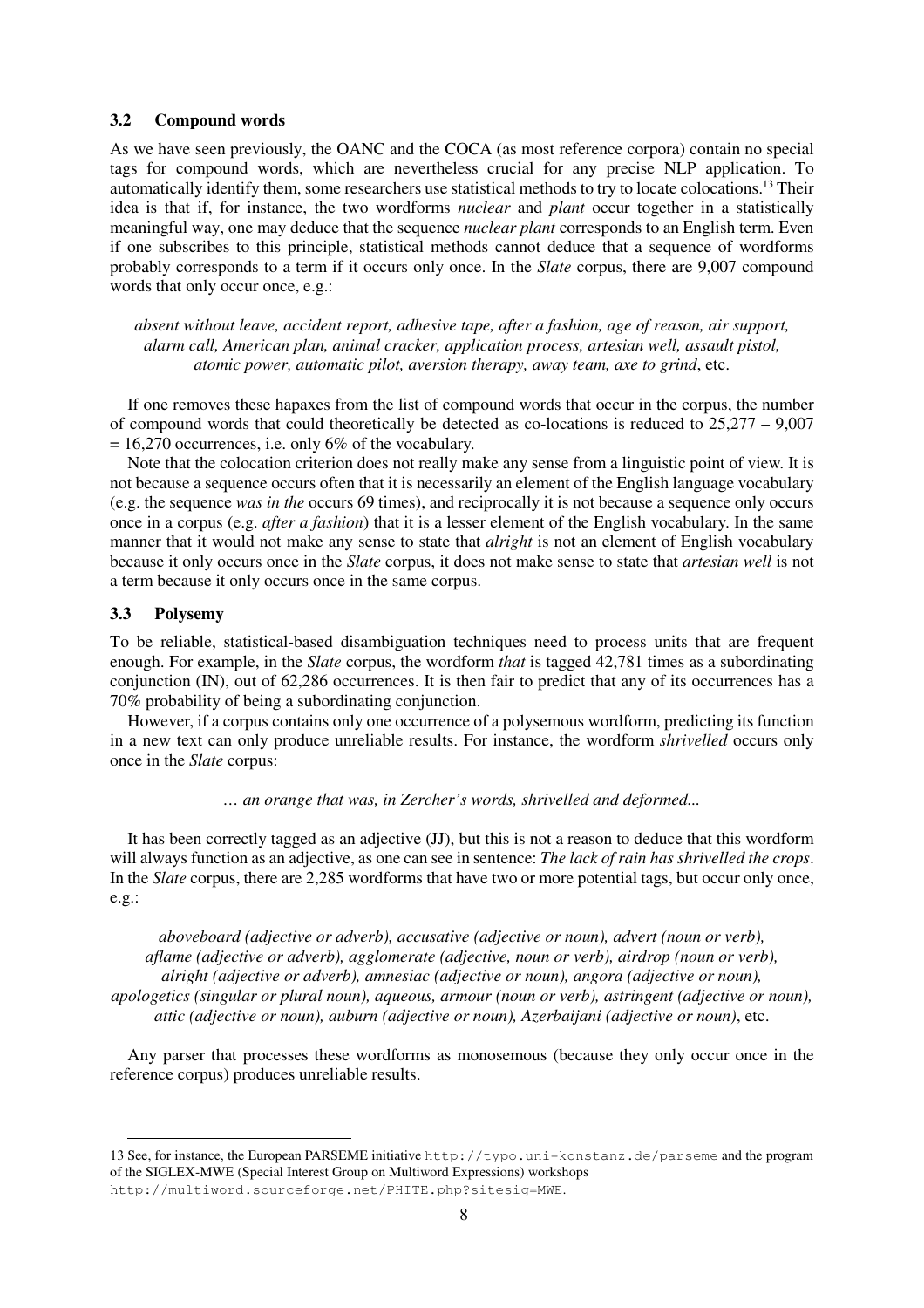# **4 Reliability**

All statistical or neural-network based NLP applications that compare a reference corpus to the texts to analyze assume that the reference corpus can be relied upon: if the tags used to compute an analysis are incorrect, then one cannot expect these applications to produce perfect analyses. The fact that reference corpora contain errors is well known to NLP researchers.<sup>14</sup> Even though, I believe that the actual number of errors has been largely ignored or minimized.

The Open American National Corpus has been tagged by an enhanced version of GATE's ANNIE system,<sup>15</sup> using the Penn tag set. However, during this series of experiments, every superficial look at the *Slate* corpus<sup>16</sup> has uncovered mistakes. For instance, when looking at the form *that* in section 3.3., I found the following analyses for this wordform:

- 41,622 times as a subordinating conjunction (IN),
- 10,151 times as a Wh-determiner (WDT),
- 10,491 as a determiner (DT),
- 124 times as an adverb (RB).

All WDT (Wh-determiner) and RB (adverb) tags for the wordform *that* are incorrect: in fact, they correspond to pronoun uses of *that*. Here are a few examples of mistakes:

- Incorrect WDT: ... Publications that refuse to... phrase that describes this... stigma that came with…
- Incorrect RB: ... likes to boast that, ... to do just that, and delightfully ... know that, ...

Thus, at least 25% of the occurrences of the wordform *that* have been tagged incorrectly. There is a systematic confusion between Wh-determiners and pronouns (WDT instead of WP); occurrences of the wordform *that* that are followed by a period or a comma have been systematically tagged as adverbs. The "systematic" aspect of these mistakes in the corpus is unsettling, because it means that enlarging the corpus to 10 or even 100 million words will not enhance the usefulness of the statistical methods: there is no *really useful* information added to the corpus if it was added automatically. As a matter of fact, a superficial look at the full OANC corpus shows the same systematic mistakes as in the *Slate* subcorpus, which suggests the use of automatic disambiguation rules.

If — as systematic mistakes imply — the tagger used automatic rules to disambiguate wordforms, it is essential that we are able to look at them, so that we can correct them. One may even argue that these automatic disambiguation rules could even be inserted directly in the final NLP application: in that case, the reference corpus becomes less and less useful.

To estimate the accuracy of the tags in the corpus, I have compiled a list of its 84,386 useful wordforms<sup>17</sup> associated with their tags, and parsed it with NooJ:

• Out of the 49,323 wordforms that were not tagged as proper names, 11,019 tags — i.e. over  $20\%$ — are considered as incorrect by NooJ. Examples of incorrect tags are:

> *abbreviate, abduct, abhor, abhors*, etc. (not nouns), *about, agonized, bible, cactus, California*, etc. (not adjectives) *expenditures, Japanese, many, initiatives, wimp*, etc. (not verbs) *anomaly, back, because, by, of, out, particular, upon*, etc. (not adverbs)

A number of derived or agglutinated forms have been tagged as ALUs, e.g.:

j

<sup>&</sup>lt;sup>14</sup> See for instance Green and Manning (2010) about tagging errors in Arabic corpora, Kulick et al. (2011) and Volokh and Neumann ( 2011) about errors in tree-banks, and Dickinson (2015) about methods to detect the annotation errors. <sup>15</sup> See http://gate.ac.uk.

<sup>16</sup> The Open American Corpus has been tagged

<sup>17</sup> Tags such as CD (Cardinal Number), LS (List item marker), POS (Possessive ending), SYM (symbol) and TO (to) are not useful in the sense that they do not add any information to the word they describe; they can be automatically added with simple SED-type replacements such as s/\([0-9]\*\)/\1\_CD/.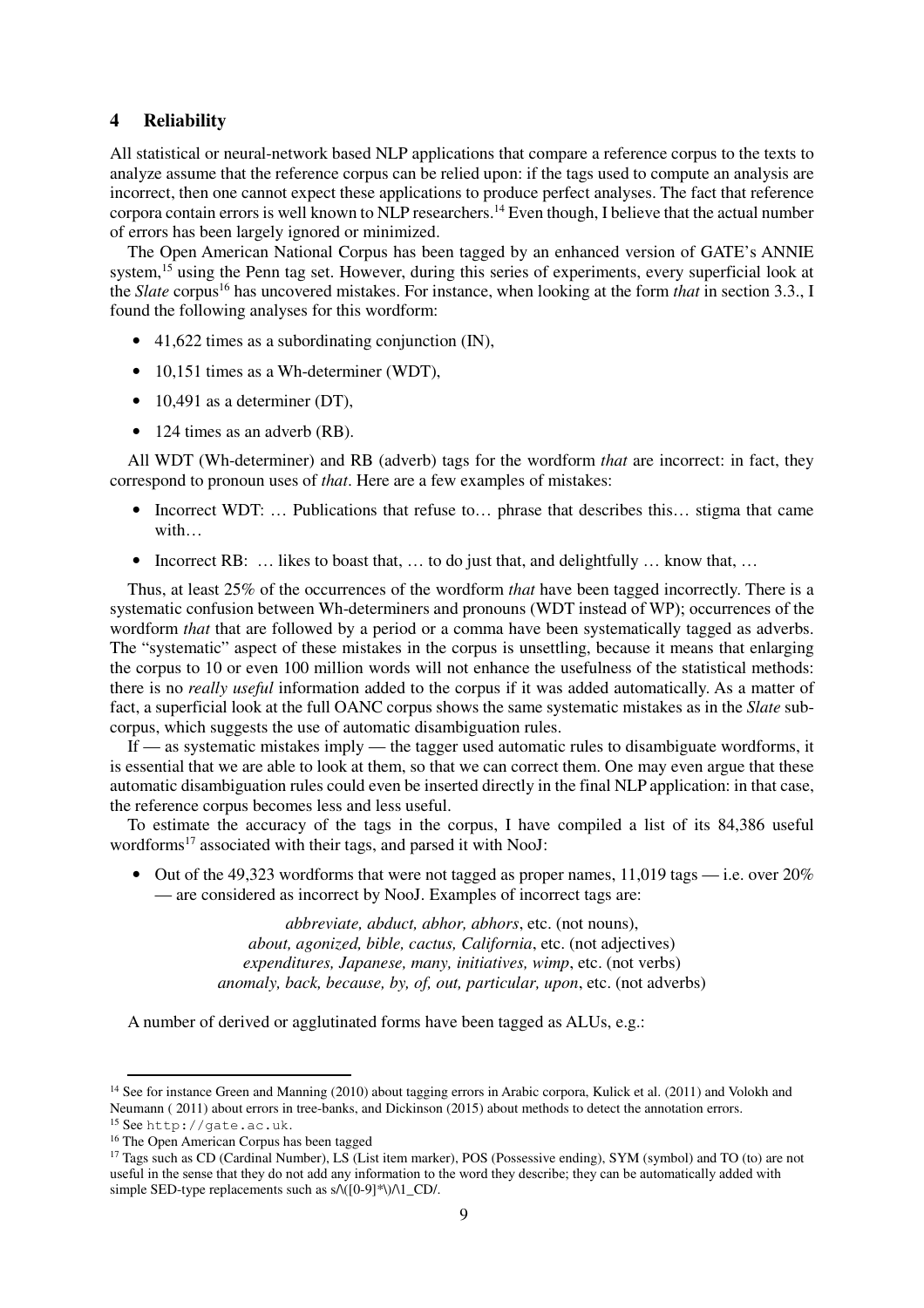#### *audienceless, autodialed, balancingly, bioremediation, barklike,* etc.

However, there are good linguistic reasons to consider these wordforms to be analyzable sequences of two ALUs (i.e. two tags), in order to process prefixes such as *auto-, bio-* and suffixes such as *-less, ly, -like* as ALUs themselves.

• Out of the 35,063 uppercase wordforms that have been associated with an Proper name (tagged NNP or NNPS), we also get a large number<sup>18</sup> of incorrect tags, e.g.:

> *Abacuses, Abandoned, ABATEMENT, Abattoir, Abbreviated, Ablaze, Abnormal, Abolished, Abuse, Abstract, Accidental, ALMOST, etc.*

The Penn tag set does not contain tags for typos: all uppercase typos were tagged as proper names (NNP or NNPS), e.g.: *Aconfession, Afew, AffairsThe, Allpolitics*, etc. Most other typos have been associated with a noun tag, e.g.:

*absentionists (NNS), achives (NNS), accrossthe (NN), afteryou (NN), alwaysattend (NN), etc.* 

18,949 sequences that include the em dash<sup>19</sup> have been incorrectly processed as compound words, e.g. *aggression*−*that* (JJ), *believe*−*that* (JJ), *chance*−*a* (JJ), etc. Finally, one needs to mention that there are over 200 typos in the tags themselves, for instance:

*a,DTn, believ\_VBe, classi\_JJc, di\_VBDd, JFK-styl\_NNPe, etc.* 

Adding the 10% irrelevant tags (e.g. "as\_IN" in "as a matter of fact") to the 20% incorrectly tagged sequences that include a hyphen or an em dash (e.g. "minister—an\_JJ") , to the 20% impossible tags (e.g. "many\_VB"), as well as the typos, makes the *Slate* corpus unreliable at best.

## **5 Granularity of the linguistic information**

 $\overline{a}$ 

Dictionaries for NLP applications actually need to associate their lexical entries with more information than just their part of speech. Nouns need to be classified in the very least as Human, Concrete or Abstract, because there are syntactic and semantic rules that do not apply in the same way to human, concrete or abstract noun phrases. Verbs need to be associated with a description of their subjects, prepositions and complements. For instance, in order to analyze correctly the following sentence:

#### *The classroom burst into laughter*

a computer program needs to know that the (compound) verb *to burst into laughter* expects a human subject, that *classroom* is not a human subject, and therefore it needs to activate a special analysis (e.g. metonymy) to process (e.g. index/link/translate/etc.) it.

In the previous evaluations, I counted wordforms as if each were representing all its corresponding ALUs: for instance, when the wordform *agent* occurs in the corpus, I counted it as if it represented two lexical entries: the person (in *a secret agent*), and the product (in *a bleaching agent*). But when parsing a text, NooJ produces over 2 potential analyses for each wordform in average. In consequence, if we were to take this linguistic information into account by enriching the tag set (e.g. add a +Human or +NonHuman feature for nouns, add a +Transitive or +Intransitive feature for verbs, distinguish between multiple meanings of each lexical entry, etc.), the coverage of the corpus would be half of our previous estimate.

<sup>&</sup>lt;sup>18</sup> It is not possible to know if an uppercase word is or is not a proper name without a syntactic analysis of its context. For instance, "Black", "Carpenter", "Hope", etc. are common words as well as proper names, depending on their context. That said, by scanning over the list of the words tagged as proper names, I estimate that e at least 15% of them are mistakes. <sup>19</sup> The em dash is represented by two consecutive dash characters in the OANC *Slate* corpus.